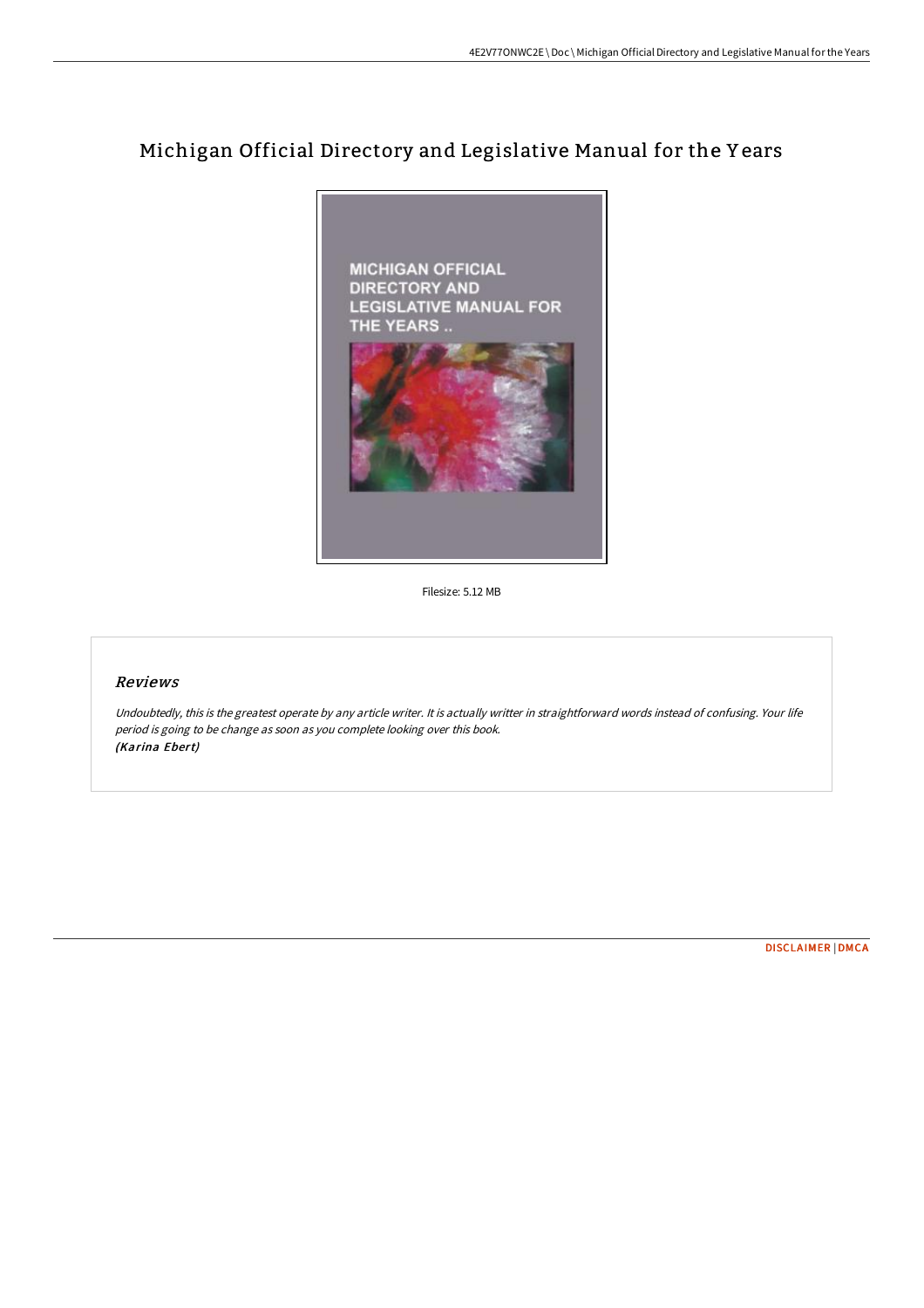## MICHIGAN OFFICIAL DIRECTORY AND LEGISLATIVE MANUAL FOR THE YEARS



**DOWNLOAD PDF** 

To download Michigan Official Directory and Legislative Manual for the Years eBook, remember to refer to the web link beneath and download the document or get access to additional information which might be have conjunction with MICHIGAN OFFICIAL DIRECTORY AND LEGISLATIVE MANUAL FOR THE YEARS book.

RareBooksClub. Paperback. Book Condition: New. This item is printed on demand. Paperback. 174 pages. Original publisher: Washington, D. C. : U. S. G. P. O. , 2010 LC Number: KF31 . A6 2010i OCLC Number: (OCoLC)656423292 Subject: Courts -- United States -- Finance. Excerpt: . . . 15 function provides program audit, contract audit, and financial statement audit services. Contract audits provide professional ad-vice to agency contracting officials on accounting and financial mat-ters relative to negotiation, award, administration, repricing, and settlement of contracts. Program audits review and audit all facets of agency operations. Financial statement audits assess whether fi-nancial statements fairly present the agencys financial condition and results of operations, the adequacy of accounting controls, and compliance with laws and regulations. These audits contribute significantly to improved financial management by helping Treasury managers identify improvements needed in their accounting and internal control systems. The evaluations function reviews program performance and issues critical to the mission of the Department. The investigative function provides for the detection and investiga-tion of improper and illegal activities involving programs, per-sonnel, and operations. COMMITTEE RECOMMENDATION The Committee recommends an appropriation of 33, 269, 000 for salaries and expenses of the Office of Inspector General. This amount is an increase of 3, 000, 000 over the budget request and 3, 569, 000 above the fiscal year 2010 enacted level. Additional funds are provided to support additional audits and investigations beyond the limited scope supportable within current resources given the Inspector Generals increased workload resulting from re-quired reviews of certain bank failures. The Committee directs that the highest priority for such additional audits shall be the Bank Secrecy Act Information Technology Modernization project cur-rently being planned and implemented by Treasurys Financial Crimes Enforcement Network. The Committee directs that the In-spector. . . This item ships from La Vergne,TN....

B Read Michigan Official Directory and [Legislative](http://techno-pub.tech/michigan-official-directory-and-legislative-manu.html) Manual for the Years Online B Download PDF Michigan Official Directory and [Legislative](http://techno-pub.tech/michigan-official-directory-and-legislative-manu.html) Manual for the Years